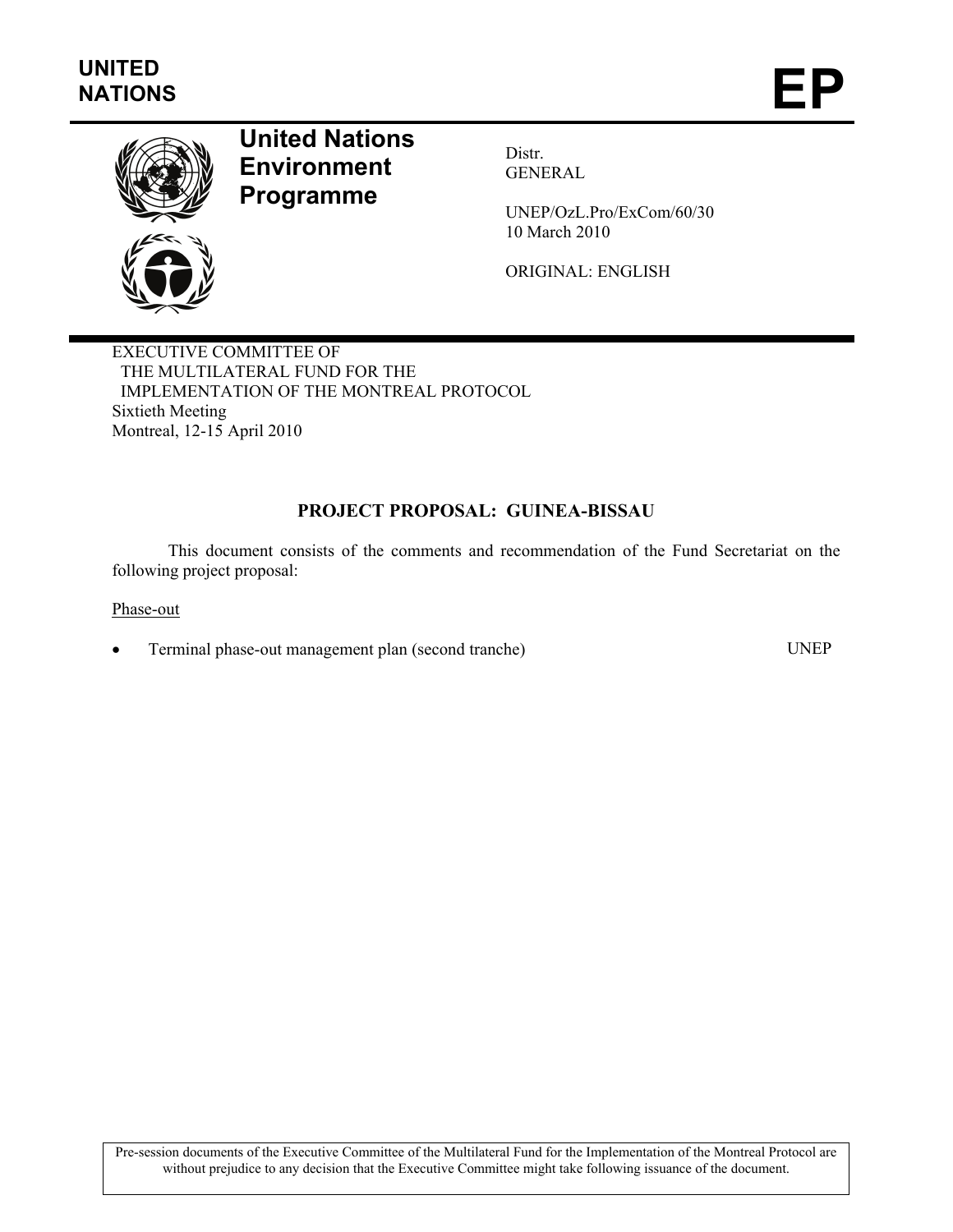## **PROJECT EVALUATION SHEET – MULTI-YEAR PROJECTS**

#### **Guinea-Bissau**

| (I) PROJECT TITLE                       |        |  |           |  | <b>AGENCY</b>     |  |        |  |  |  |
|-----------------------------------------|--------|--|-----------|--|-------------------|--|--------|--|--|--|
| CFC phase out plan                      |        |  |           |  | <b>UNEP</b>       |  |        |  |  |  |
|                                         |        |  |           |  |                   |  |        |  |  |  |
| (II) LATEST ARTICLE 7 DATA (ODP Tonnes) |        |  |           |  | <b>Year: 2008</b> |  |        |  |  |  |
| CFC: 1.4                                | CTC: 0 |  | Halons: 0 |  | <b>MB: 0</b>      |  | TCA: 0 |  |  |  |

| (III) LATEST COUNTRY PROGRAMME SECTORAL DATA (ODP Tonnes) |         |                                                   | Year: 2008           |                      |                      |                  |                                        |                |         |                       |    |                            |                                    |  |                |
|-----------------------------------------------------------|---------|---------------------------------------------------|----------------------|----------------------|----------------------|------------------|----------------------------------------|----------------|---------|-----------------------|----|----------------------------|------------------------------------|--|----------------|
| <b>Substances</b>                                         | Aerosol | Foam                                              | Halon                |                      | <b>Refrigeration</b> |                  | <b>Process Agent</b><br>MDI<br>Solvent |                | Lab Use | <b>Methyl Bromide</b> |    | <b>Tobacco</b><br>fluffing | <b>Total Sector</b><br>Consumption |  |                |
|                                                           |         |                                                   |                      |                      | Manufacturing        | <b>Servicing</b> |                                        |                |         |                       |    | <b>QPS</b>                 | <b>Non QPS</b>                     |  |                |
| <b>CFC</b>                                                |         |                                                   |                      |                      |                      | 1.4              |                                        |                |         |                       |    |                            |                                    |  | 1.4            |
| <b>CTC</b>                                                |         |                                                   |                      |                      |                      |                  |                                        |                |         |                       |    |                            |                                    |  | lo             |
| Halons                                                    |         |                                                   |                      |                      |                      |                  |                                        |                |         |                       |    |                            |                                    |  | 10             |
| Methyl<br>Bromide                                         |         |                                                   |                      |                      |                      |                  |                                        |                |         |                       |    |                            |                                    |  | 10             |
| <b>Others</b>                                             |         |                                                   |                      |                      |                      |                  |                                        |                |         |                       |    |                            |                                    |  | 10             |
| <b>TCA</b>                                                |         |                                                   |                      |                      |                      |                  |                                        |                |         |                       |    |                            |                                    |  | $\overline{0}$ |
| (IV) PROJECT DATA                                         |         |                                                   |                      |                      |                      | 2008             | 2009                                   |                | 2010    | <b>Total</b>          |    |                            |                                    |  |                |
| <b>Montreal Protocol Consumption Limits</b>               |         |                                                   |                      | <b>CFC</b>           |                      |                  | 3.9                                    | 3.9            |         | 0.                    |    |                            |                                    |  |                |
|                                                           |         | <b>Maximum Allowable Consumption (ODP Tonnes)</b> |                      |                      |                      | <b>CFC</b>       |                                        | 3.9            | 3.9     |                       | 0. |                            |                                    |  |                |
| Project Costs (US\$)                                      |         |                                                   | UNEP                 | <b>Project Costs</b> |                      | 62,500.          |                                        | 37,500.        |         | 100,000.              |    |                            |                                    |  |                |
|                                                           |         |                                                   |                      | <b>Support Costs</b> |                      | 8,125.           |                                        | 4,875.         |         | 13,000.               |    |                            |                                    |  |                |
| Total Funds Approved in Principle (US\$)                  |         |                                                   |                      | <b>Project Costs</b> |                      | 62,500.          |                                        | 37,500.        |         | 100,000.              |    |                            |                                    |  |                |
|                                                           |         |                                                   |                      |                      | <b>Support Costs</b> | 8,125.           |                                        | 4,875.         |         | 13,000.               |    |                            |                                    |  |                |
| Total Funds Released by the ExCom (US\$)                  |         |                                                   |                      | <b>Project Costs</b> |                      | 62,500.          |                                        | $\mathbf{0}$ . |         | 62,500.               |    |                            |                                    |  |                |
|                                                           |         |                                                   |                      | <b>Support Costs</b> |                      | 8,125.           |                                        | 0.             |         | 8,125.                |    |                            |                                    |  |                |
| Total Funds Requested for Current Year (US\$)             |         |                                                   |                      | <b>Project Costs</b> |                      |                  |                                        |                | 37,500. | 37,500.               |    |                            |                                    |  |                |
|                                                           |         |                                                   | <b>Support Costs</b> |                      |                      |                  |                                        | 4,875.         | 4,875.  |                       |    |                            |                                    |  |                |

| (V) SECRETARIAT'S RECOMMENDATION: | <b>Blanket Approval</b> |
|-----------------------------------|-------------------------|
|-----------------------------------|-------------------------|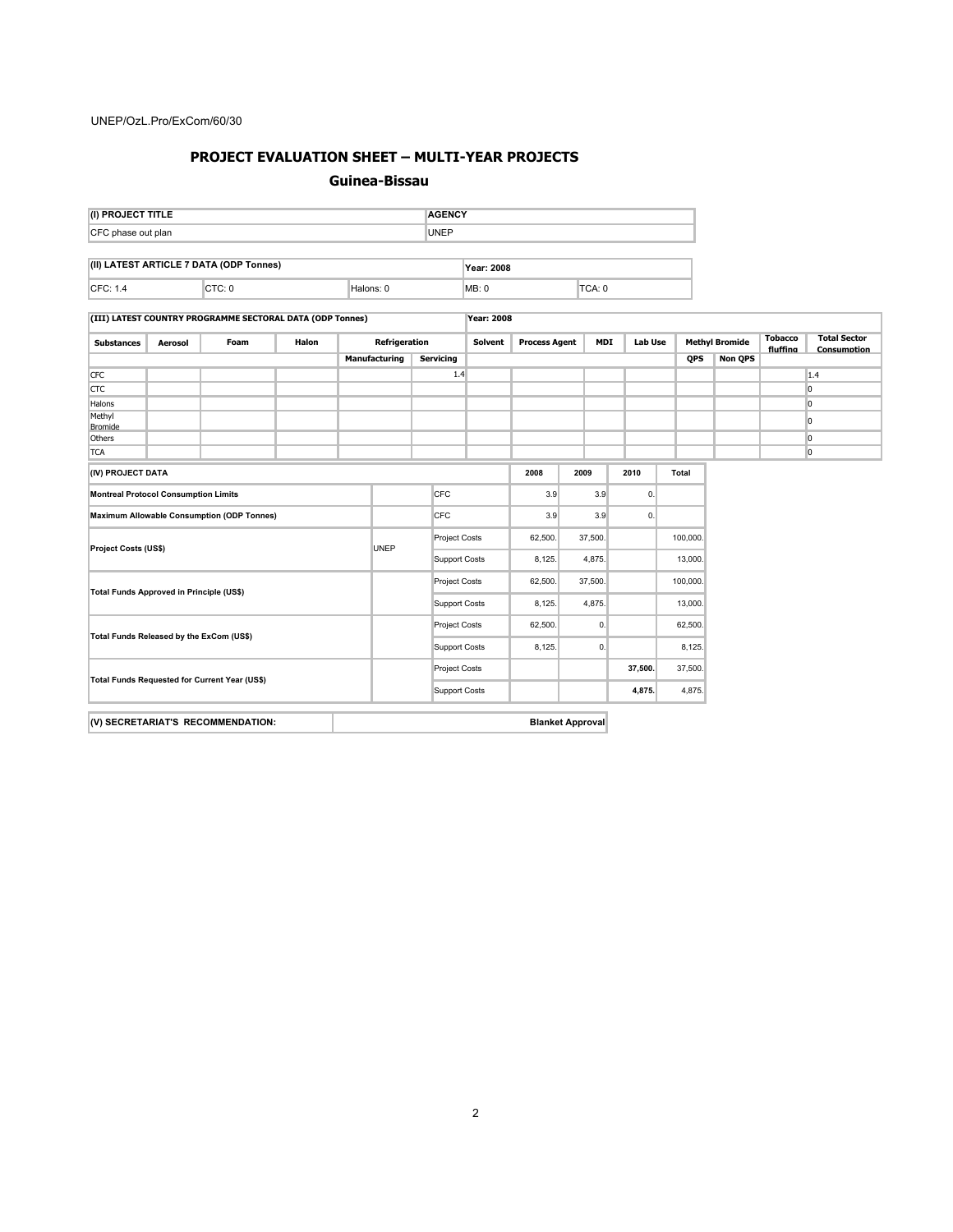### **PROJECT DESCRIPTION**

1. On behalf of the Government of Guinea-Bissau, UNEP, as the implementing agency, has submitted to the 60th Meeting of the Executive Committee a request for funding for the second and final tranche of the terminal phase-out management plan (TPMP) at a total cost of US \$37,500 plus agency support costs of US \$4,875. The submission also includes a progress report on the implementation of the TPMP during 2008 and 2009 and the implementation programme for 2010.

#### **Background**

2. The TPMP for Guinea-Bissau was approved by the Executive Committee at its 56<sup>th</sup> Meeting, to completely phase out CFC consumption in the country by 2009. Total funding of US \$100,000 plus agency support costs of US \$13,000 was approved in principle by the Executive Committee. At the same meeting, the Executive Committee approved US \$62,500 plus agency support costs of US \$8,125 for UNEP.

#### Progress report on the implementation of the first tranche of the TPMP

3. Following the approval of the TPMP by the Executive Committee, 25 customs officers and enforcers have been trained; one hydrocarbon charging station and 30 refrigeration service toolkits have been purchased and distributed; 25 technicians have been trained in good service practices and 70 more will be trained during the first quarter of 2010. The technicians recommended that the service toolkits purchased so far be kept at the servicing centres and managed jointly with the association of refrigeration technicians, to be lent out to technicians according to guidelines that are being developed to that effect. Two national consultants have been recruited to monitor the activities included in the TPMP. A database of technicians and customs officers who have been trained is operational.

4. As of December 2009, of the US \$62,500 approved for the first tranche, US \$53,284 had been disbursed or committed. The balance of US \$9,216 will be disbursed during 2010.

#### Plan of action for the second tranche of the TPMP

5. The Government of Guinea-Bissau commits to implementing the following activities under the second work programme of the TPMP: training an additional 160 customs officers to prevent illegal trade in CFCs, and 120 refrigeration service technicians to sustain the phase-out of CFCs in the refrigeration servicing sector. Monitoring and verification activities will also be implemented.

#### **SECRETARIAT'S COMMENTS AND RECOMMENDATION**

#### **COMMENTS**

6. The 2008 CFC consumption reported by the Government of Guinea-Bissau under Article 7 of the Montreal Protocol of 1.4 ODP tonnes was already 2.5 ODP tonnes below that of 3.9 ODP tonnes allowed for that year. According to information provided by the Ozone Officer, figures from the licensing system show that no CFCs were imported in 2009. The Ozone Officer is following the established practice of conducting a survey with end-users to ascertain import figures before submitting the official report, as some imports may not have been recorded properly. UNEP also assured the Government of Guinea-Bissau's commitment to sustain zero CFC consumption beyond 2009 by completing all activities in the TPMP.

7. Upon a request by the Secretariat, UNEP reported that the reduction in CFC consumption was achieved through the training and outreach activities that have been implemented. The political crisis in Guinea-Bissau in 2009 delayed implementation of training programmes associated with the TPMP.